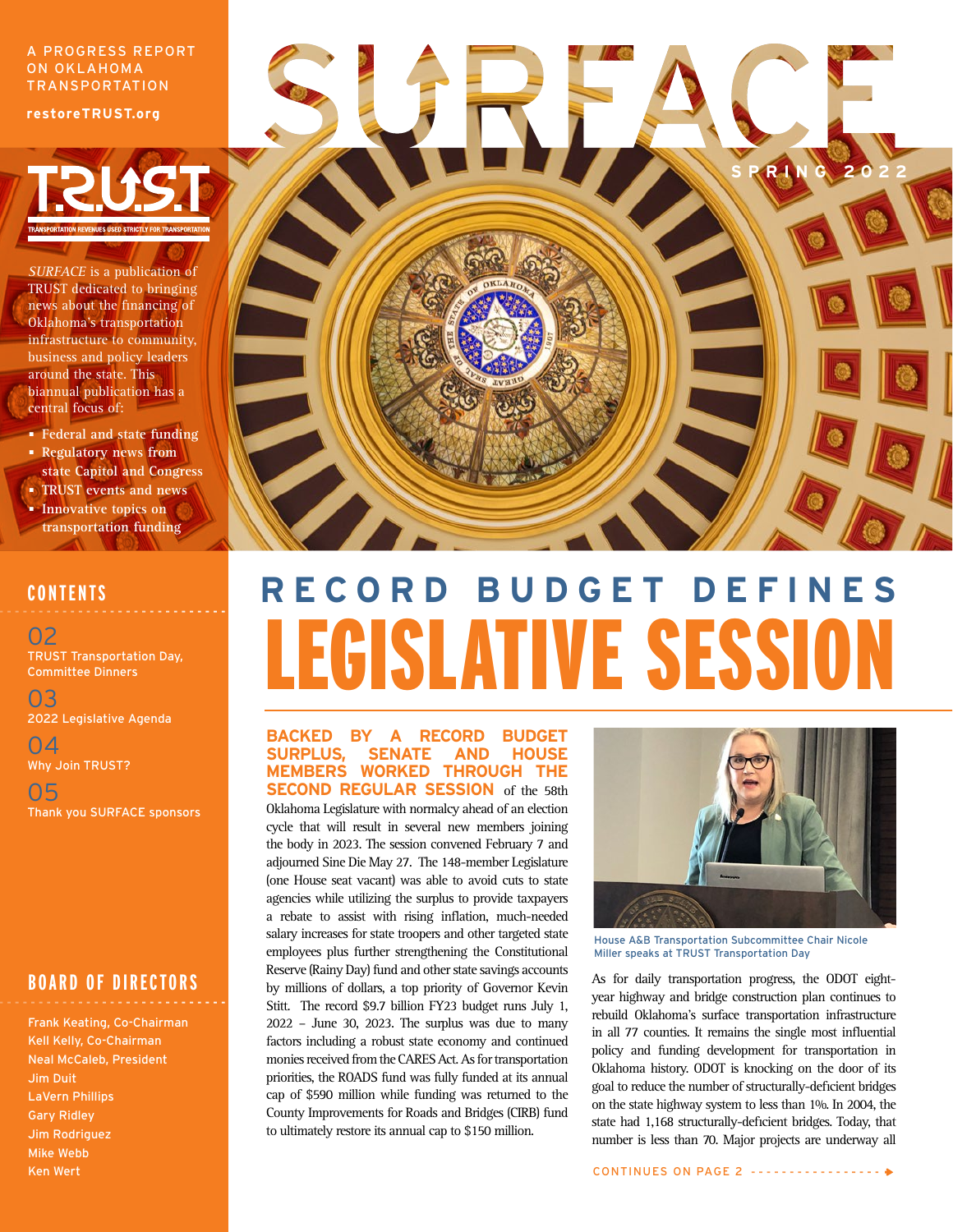# **TRANSPORTATION DAY,** Committee Dinners Draw Enthusiastic Crowds



TRUST members and transportation advocates filled the new First Floor Multipurpose Room for TRUST Transportation Day

**FOR THE FIRST TIME SINCE 2019, TRUST RETURNED TO A FULL SCHEDULE OF SPRING EVENTS THIS**  YEAR WITH Transportation Day at the Capitol March 9, and the Senate and House Transportation Committee Dinners May 2 and May 11 respectively. TRUST members turned out strong for all three events as everyone was anxious to return to a normal routine following two years of COVID-related interruptions. The Transportation Day legislative luncheon and program were held for the first time in the new First Floor Capitol Multipurpose

Room while the Senate and House Committee Dinners were held at the headquarters of TRUST member, the Association of Oklahoma General Contractors. Featured Transportation Day speakers included Governor Stitt, Speaker of the House Charles McCall, Secretary of Transportation Tim Gatz, Senate Transportation Committee Chairman Rob Standridge, Senate A&B Subcommittee Chairman John Haste, House Transportation Committee Chairman Avery Frix, House A&B Subcommittee Chairwoman Nicole Miller and Ottawa County Commissioner Russell Earls, president of the Association of County Commissioners of Oklahoma. TRUST Co-Chairman Kell Kelly served as emcee with TRUST board member Gary Ridley and TRUST President Neal McCaleb providing opening and closing remarks respectively.

Two months later, TRUST hosted members of the Senate and House Transportation Committees. Senate dinner guests included Standridge, Haste, Transportation Committee Vice-Chairman Micheal Bergstrom and Gatz among others. At the House dinner, newly named Transportation Committee Chairman Ronny Johns addressed guests as did Miller, former Committee Chairman Avery Frix, former A&B Subcommittee Chairman Todd Russ and Gatz.

The primary reason TRUST has been able to establish itself as the premier transportation funding advocacy organization in Oklahoma is because of our outstanding collection of members. Our members rose to the occasion again this spring by supporting these important legislative events. Thank you to all TRUST members who participated as it makes a genuine impact on our mission and on elected officials.



Governor Kevin Stitt made his third appearance at TRUST Transportation Day.

#### CONTINUED FROM PAGE 1

across Oklahoma with one high profile project, the I-235/I-44 interchange in Oklahoma City, being completed earlier this year. Another sorely needed project, the I-44/75 interchange in Tulsa, is progressing rapidly and will be a game changer for that fast-growing corridor. In addition, Governor Stitt and Secretary of Transportation Tim Gatz also unveiled the 15-year, \$5 billion ACCESS Oklahoma plan which will address Oklahoma's rapidly rising traffic growth by widening the Turner and Will Rogers Turnpikes along with additional enhancements throughout the OTA network. Proper funding, at both the state and federal levels, allows ODOT to complete projects more quickly, but to also focus additional monies on new statewide initiatives such as two-lane highway development, pavement and widening projects. Progress is also quite visible on the county highway system through the CIRB fund which provides millions of dollars for county priority bridge and highway projects.

In Washington, D.C. a new five-year federal funding bill has been approved by Congress and signed by President Joe Biden that includes transportation infrastructure appropriations for highways, bridges, rail, waterways and airports.

As is the case each year, proper investment in Oklahoma's most valued physical commodity, our highway and bridge infrastructure, is vital. State and federal leaders must continue to hear from TRUST and other transportation funding advocates. With increased pressure on public dollars from thousands of special interest groups, TRUST has never been more important. TRUST will continue to foster an environment at the state Capitol and with our congressional delegation that lends itself to positive returns for Oklahoma's surface transportation infrastructure. Accomplishing our collective goals only happens with the continued support of TRUST members. Thank you for your loyal support!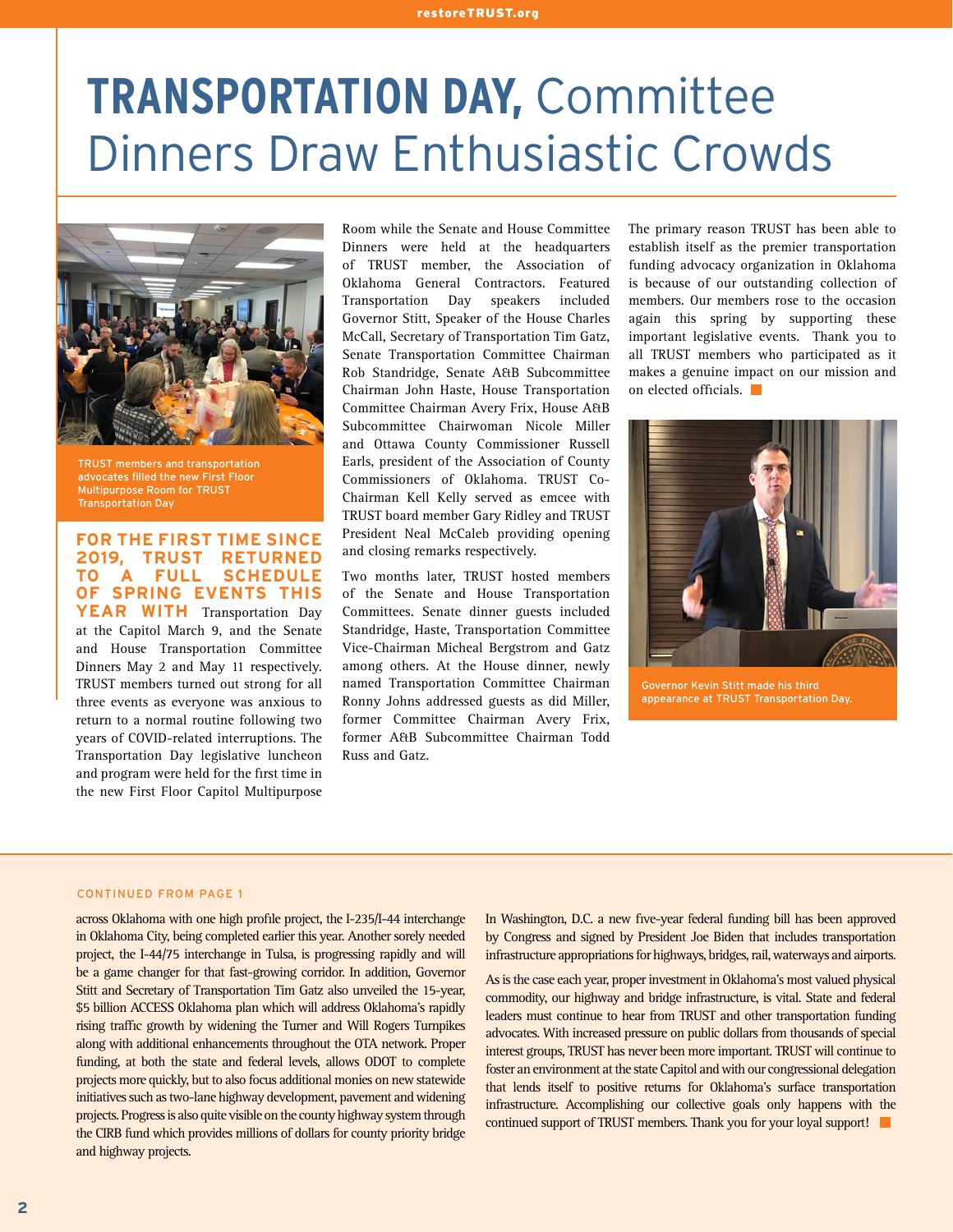# TRUST LEGISLATIVE **AGENDA - 2022**

"Our legislative agenda provides the bedrock for TRUST advocacy at the state Capitol, an agenda that is unilaterally focused for all transportation-generated revenues to be used strictly for transportation purposes**"**

#### TRUST President Neal McCaleb

- **Motor vehicle fees redirected to transportation.** A core TRUST principle is all transportation-derived revenues are used strictly for transportation. TRUST supports returning all motor fuel taxes and the remaining allocation of vehicle-related fees to transportation purposes, and encourages the appropriate allocation of motor vehicle fees to state highways, county roads and municipal streets taking into consideration previous vehiclerelated fees and general fund allocations. TRUST will continue to support this concept as a matter of sound public policy.
- **Protect ODOT eight-year highway and bridge construction work plan.** TRUST's top priority is ensuring funding remains at a level where no current projects are interrupted, no planned projects cut and no motor fuel taxes and vehicle-related transportation fees diverted from ODOT's investment strategy which includes the Eight-Year Construction Work Plan, the Asset Preservation Plan and highway maintenance. TRUST opposes the diversion of funds from ODOT's general budget and/or the eight-year plan to aid budget deficits.
- **Support the full statutory allocation to the ROADS fund.** In an effort to continue the replacement and rehabilitation of state highways and bridges, TRUST supports this statutory allocation as a core business function of the state.
- **Infrastructure bond financing.** During uncertain budget times TRUST supports infrastructure bond financing to maintain critical transportation funding and projects, and vehemently opposes the diversion of motor fuel taxes and vehicle-related transportation fees to non-transportation uses of state government.
- **Restore funding to County Improvements for Roads & Bridges (CIRB) five-year construction work plan.** To rehabilitate county bridges and highways, TRUST supports the CIRB program and its revolving fund to be used strictly for CIRB transportation projects with no interruption of current projects and no elimination of planned projects. Furthermore, TRUST supports full restoration of diverted funds from CIRB to the state budget over the past several years.
- **Protect transportation-dedicated revolving funds.** TRUST supports the protection of transportation dedicated revolving funds. The funds are intended to fund transportation infrastructure projects and should not be diverted for other governmental purposes.
- **Renovation of Ports of Entries Weigh Stations.** TRUST supports methods to complete the construction of Oklahoma's new ports of entries in order to protect highways and bridges from overweight freight. Doing so will result in additional revenues from fines and fees due to increased monitoring of overweight commercial traffic. TRUST also supports returning the one-cent transportation user fee from the Petroleum Storage Tank Indemnity Fund to



ACCO President and Ottawa County District 3 Commissioner Russell Earls provided a CIRB and county roads update at TRUST Transportation Day.

transportation needs to service the bond debt. This allows for no revenue impact or increased taxes while utilizing transportation fees to support transportation needs.

• **Innovative funding for transportation.** TRUST supports innovative and alternative transportation funding that is revenue equitable but not punitive, and for the intended purpose of establishing equitable mobility through a comprehensive approach to increase overall transportation funding.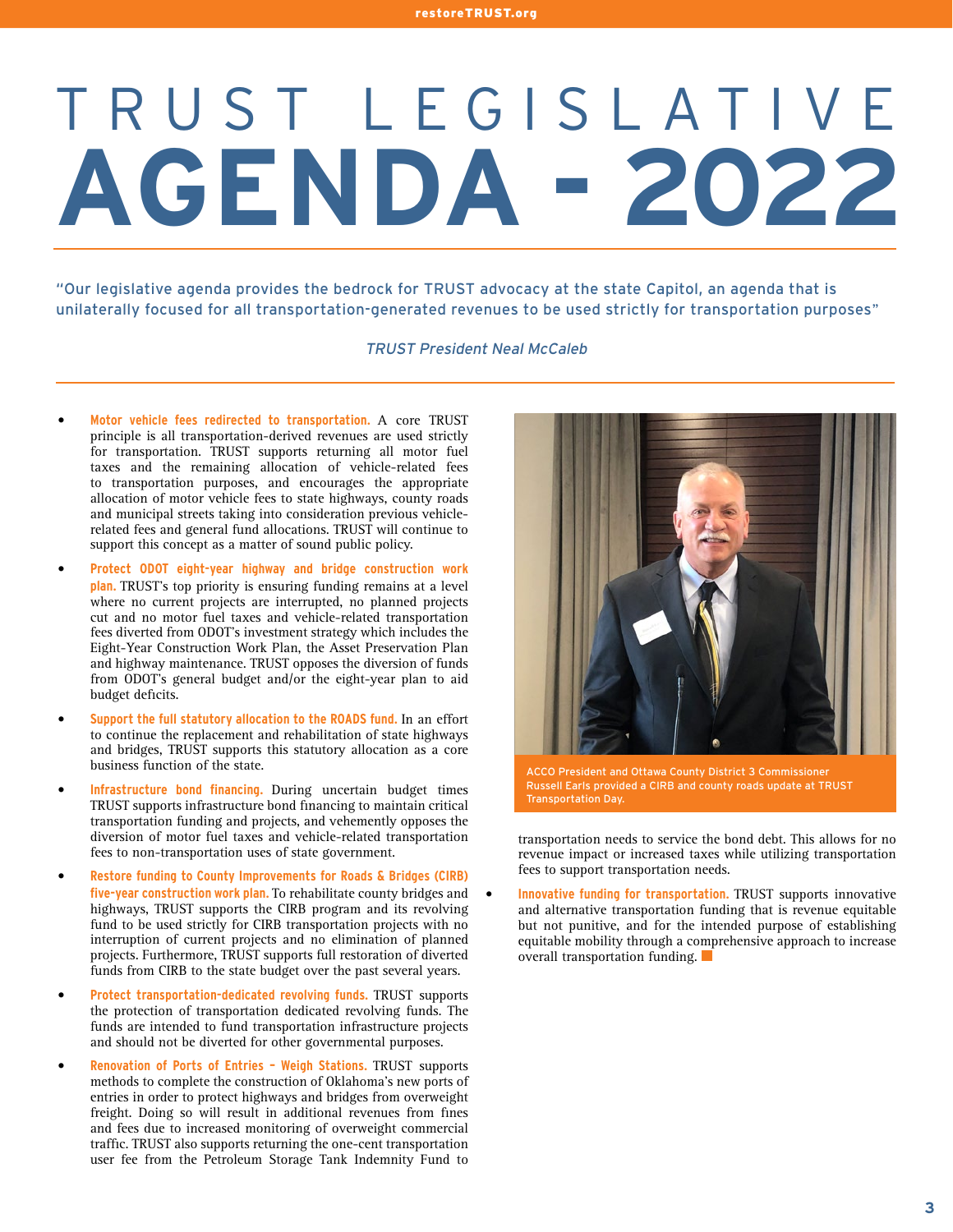# Why Join TRUST? TRUST ONLINE

Be part of the voice for transportation advocacy that works with members of the state legislature to implement solutions. Without your membership to TRUST, we risk losing the valuable momentum we have gained over the past 16 years. At the state Capitol, we must have a constant and growing voice for transportation and urge you to join us in this vital cause.

### **MISSION STATEMENT**

TRUST, *Transportation Revenues Used Strictly for Transportation,* is an advocacy group dedicated to restoring Oklahoma's transportation infrastructure. We are committed to creating a culture within Oklahoma government that values and adequately funds transportation as a core priority.

# *Principles of* TRUST

- Use all state transportation-related taxes and fees strictly for transportation
- Protect and grow dedicated funds for Oklahoma's transportation system
- Educate policy makers and the public on the importance of investing in highways and bridges
- Support leaders who are committed to transportation as a core priority of state government
- Use high-quality, lasting materials in building and maintaining highways and bridges
- Advocate efficiency and accountability within the state legislature and Oklahoma Department of Transportation

# **restoreTRUST.org**

### **OKLAHOMA TRANSPORTATION NEWS**



Our online news page is updated daily with local and national legislative and transportation articles. In addition, to receive our weekly Oklahoma Transportation News email newsletter, please contact TRUST membership director Helra Han at helrahan@gmail.com.

#### **EVENTS ONLINE**

Our updated TRUST website - restoreTRUST.org - allows members to register for our annual events, and renew their membership with just a few clicks. Please take advantage of this convenient method to stay engaged with TRUST. For questions on events or membership, please contact TRUST membership director Helra Han at helrahan@gmail.com.

### **UPDATE YOUR MEMBER PROFILE**

In an ongoing effort to conserve operating funds, TRUST continually updates its mailing lists and contact database. If you wish to continue to receive TRUST mailings, emails and newsletters or wish to add additional contacts within your organization, please visit www.restoreTRUST. org, click on the contribute page and select "update membership profile."

### **TRUST STAFF**

**Jami Longacre** – Executive Director **John Cox** – Communications Director **Helra Han** – Membership Director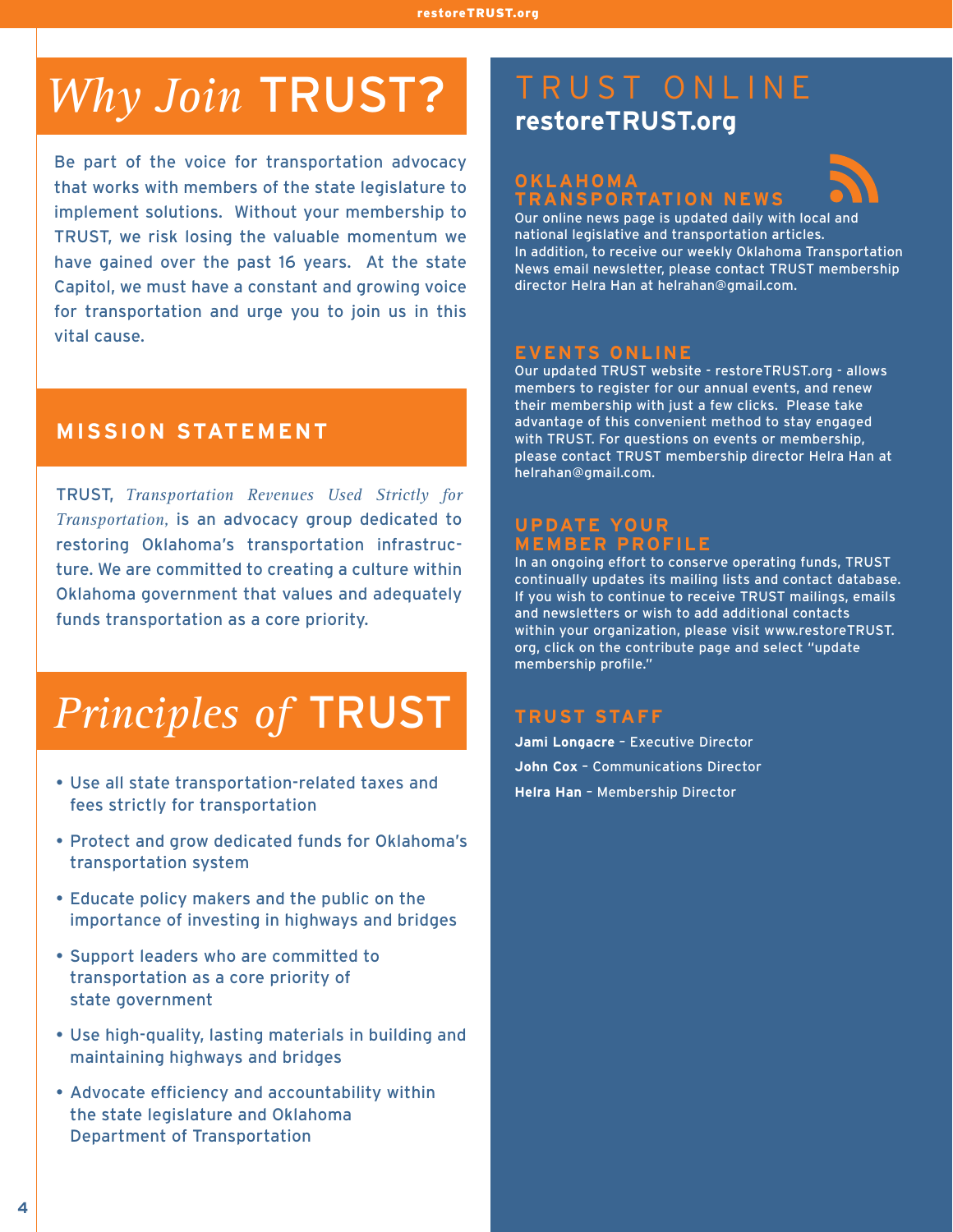# *Sponsors of* SURFACE















**DUIT HOLDINGS** 

**WOODWARD** 

**INDUSTRIAL** 

**FOUNDATION** 



SHERWOOD

**CONSTRUCTION** 







**FirstBank** 

)n**o**ue

Oklahoma\_ AGGREGATES

Association

*Dues paid to TRUST, a project of Oklahomans for Safe Bridges and Roads, Inc. are not deductible as charitable contributions. However, 40% of dues paid may be claimed as business expense for federal income tax purposes for fiscal year 2022. Any dues paid used for lobbying efforts are not tax deductible.*